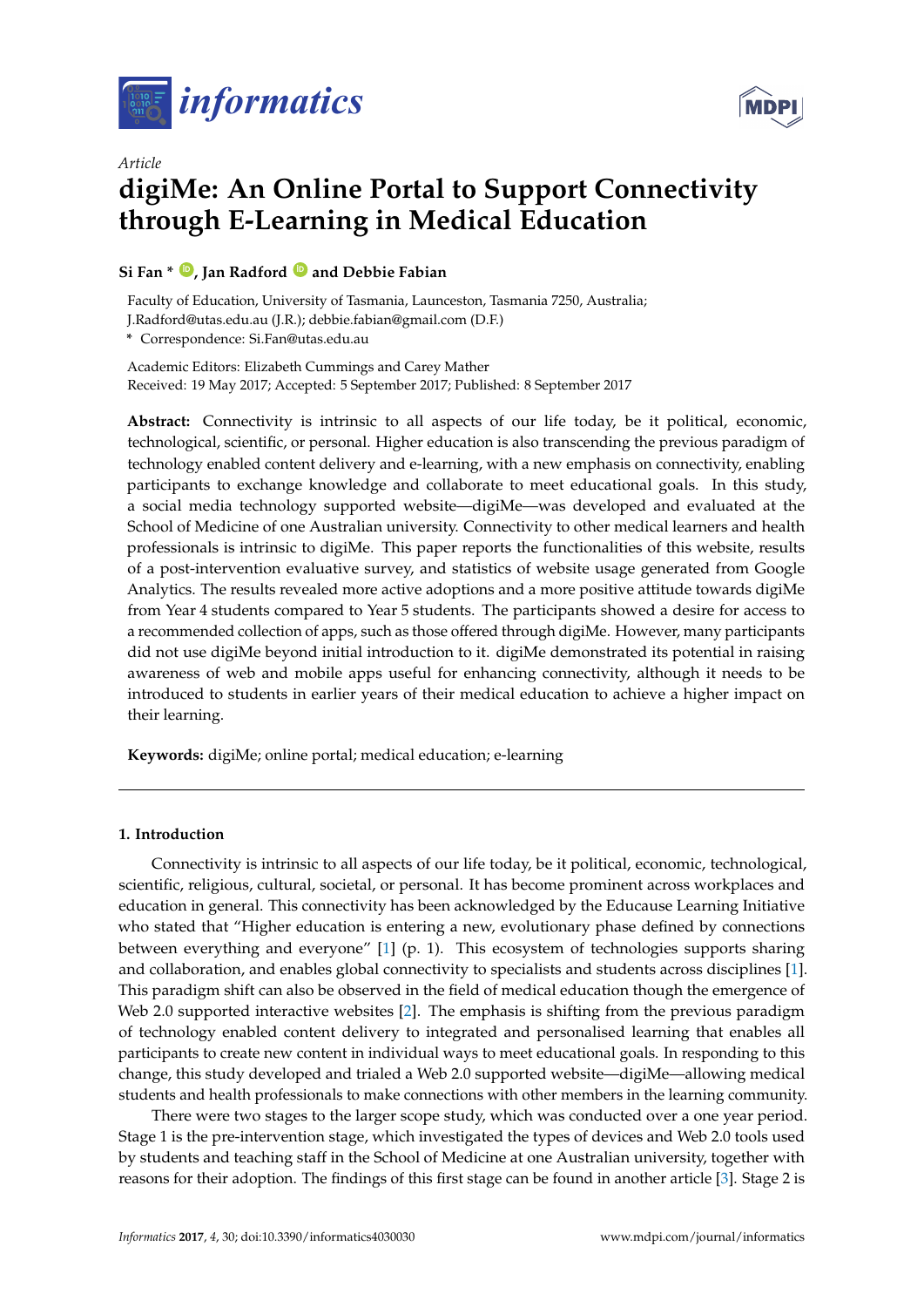the post-intervention stage, in which a Web 2.0 supported website—digiMe—was developed, trialed, and evaluated. This paper reports the findings of the second stage. The findings discussed in this paper include three key sections: functionalities of the website, website evaluation obtained through a post-intervention survey, and statistics of website usage generated through Google Analytics.

### **2. Literature Review**

The past decade has seen the emergence and widespread use of Web 2.0 technology and Web 2.0 supported websites, in the field of higher education in general and medical education in particular. The accessible and customisable nature of Web 2.0 tools presented opportunities for their use in medical education [\[4](#page-8-3)[,5\]](#page-8-4). This study was shaped by two theories: connectivism [\[6\]](#page-8-5) and the domestication theory [\[7\]](#page-8-6), both of these are discussed below. Lastly, this section will also provide a brief review on existing Web 2.0 supported websites which were examined prior to the development of digiMe.

First, connectivity is one of the most significant values Web 2.0 technologies have brought to learning. As an alternative to existing learning theories (e.g., behaviorism, cognitivism, and constructivism), Siemens proposed connectivism as an additional learning theory, to reflect the rapidly growing knowledge and information exchange in the digital age [\[6\]](#page-8-5). With their collaborative, open and contributory nature, Web 2.0 technologies are a good fit for interactive, student-centred, constructivist, and negotiated pedagogies [\[8\]](#page-8-7). The interactive website developed in this study—digiMe—is a personalised virtual learning environment which links to and makes accessible a range of Web 2.0 tools. It recognises that pedagogical change—including greater autonomy, diversity, openness, and connectedness—is required for any personal learning environments to bring maximum benefit to education [\[9\]](#page-8-8). digiMe also recognises the importance of learning from other people's experiences. As stated by Stephenson [\[10\]](#page-8-9), "since we cannot experience everything, other people's experiences, and hence other people, become the surrogate for knowledge . . . 'I store my knowledge in my friends' is an axiom for collecting knowledge through collecting people (p. 1)". In particular, digiMe supports connectivity and connected learning, enabling users to "... use connections to find answers, seek out mentors and experts, investigate procedures, experiment with possibilities, and develop competencies" [\[1\]](#page-8-0) (p. 2).

Second, this research was conducted in light of the domestication theory [\[7\]](#page-8-6), which describes the process in which technologies are introduced into the daily practice of the potential user community, adapted and appreciated, and then shaped by the feedback of users. Developed initially in the 90s, the domestication theory has since become widely used in innovation literature, as an approach to understand the role of users in technology development and how technologies are adapted by users in their everyday practice [\[7](#page-8-6)[,11\]](#page-8-10). Shaped by the domestication theory, this study developed and introduced digiMe to a target audience group, including medical students at the undergraduate level, and health professionals in the local medical learning community. A user analysis confirming the interests and needs of this group was conducted prior to the website design and implementation [\[3\]](#page-8-2). Both their feedback prior to and after the website development was considered as important in shaping the direction of the study and the final product of digiMe.

As in the early stages of any website development, an examination of existing tools and resources is important. At the initial stage of this study, an analysis was also undertaken to examine websites that are currently available with the aim to meet learning and information needs of the medical and health profession. Examples of these include GPaedia [\[12](#page-8-11)[,13\]](#page-9-0), e-healthspace [\[14\]](#page-9-1), ThinkGP [\[2\]](#page-8-1), and auspharmacist [\[15\]](#page-9-2). These reviewed websites provide some insights into the needs of the medical profession through their focus on membership authentication, networking, and communication with peers, and sharing of knowledge and expertise. These websites are offered to different target user groups. For instance, GPaedia and ThinkGP both included medical students and staff at the undergraduate (UG) level within their target audience, e-healthspace however only allows access for health professionals. These websites also have different focuses in terms of functionality. For instance, GPaedia's primary aim was as a repository for sharing teaching resources, Think GP provides access to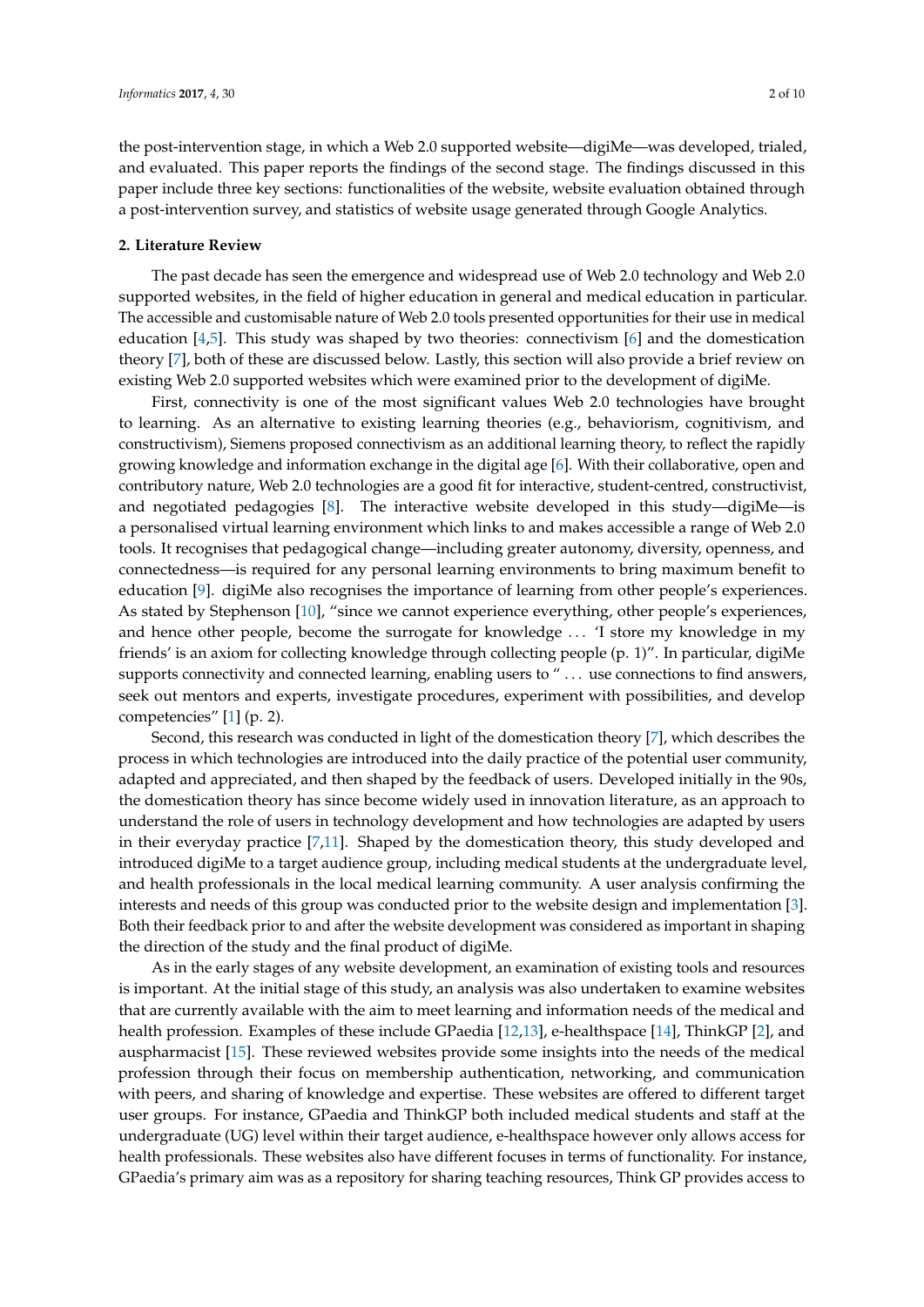learning programs in addition to resource sharing. Apart from e-healthspace which is cross disciplinary, the other three websites all have a more specific focus. Both GPaedia and ThinkGP have a specific *Informatics* **2017**, *4*, 30 3 of 10 subject focus on general practice; auspharmacist, on the other hand, has a specific subject focus on pharmacy. From the perspective of ongoing maintenance, e-healthspace, Think GP, and auspharmacist are bespoke systems that require considerable ongoing operational investments. GPaedia relied on volunteer curators from the learning community to maintain the website operation, however, it did not specific subsiderable subsideration of continuing commissioned after the project period. Lastly, all these websites go beyond the pilot stage and was decommissioned after the project period. Lastly, all these websites are largely focused on the end products (e.g., information, knowledge), rather than the learning process.<br> Lessons learned at this review stage were taken into consideration during the development of digiMe in this project. This grow are photologically was decommissioned and the project period. Easily, an inese well  $\rho$  is project. Lastly, all these websites are largely focused on the end products (e.g., information, information, information,  $\eta$ 

# **3. Methodology**

The study uses a mixed-method research approach, involving both quantitative and qualitative methods. As mentioned in earlier sections, the larger scope study included two stages, and this paper reports the methodology and results from the second stage. In this Stage 2, digiMe was developed, a post-intervention survey was used to collect both quantitative and qualitative data, and Google Analytics was also used to gather website usage data. post-intervention survey was used to collect both  $\alpha$ 

# 3.1. digiMe Development and Presentation

digiMe was presented as a personalisable dashboard with Web 2.0 tools that enable communication, collaboration and co-operation (see Figure [1\)](#page-2-0). It provides information and links to mobile apps, however, these tools are used from the apps that users downloaded onto their devices, rather than within digiMe itself. digiMe includes screenshots, information about, and links to a total of 41 apps and social media tools. These tools were categorised into 16 functional categories including: clinical learning ( $n = 41$ ), file sharing and storage ( $n = 4$ ), scheduling ( $n = 2$ ), collaborative authoring ( $n = 2$ ), document editing and annotation ( $n = 8$ ), audio capturing/editing/sharing ( $N = 4$ ), slide presentations ( $n = 2$ ), e-readers ( $n = 1$ ), clinical practice ( $n = 5$ ), note-taking ( $n = 3$ ), bibliographic management ( $n = 2$ ), audio/video conferencing ( $n = 1$ ), social/professional networking ( $n = 5$ ), feed readers ( $n = 3$ ), video capturing/editing/sharing ( $n = 2$ ), and web development and blogging ( $n = 1$ ). digiMe also has the capacity for individualised learning. This can be achieved through: creating digiMe also has the capacity for individualised learning. This can be achieved through: creating a favourites dashboard, a page that identifies what is new, the capacity to add bookmarks, a link to the favourites dashboard, a page that identifies what is new, the capacity to add bookmarks, a link to the digiMe community on Yammer (see Figure [2\)](#page-3-0), and a learning space that provided categorised links to digiMe community on Yammer (see Figure 2), and a learning space that provided categorised links useful websites. digime also has the capacity for marviolumbed learning. This can be achieved through: crea

<span id="page-2-0"></span>

| digi         | 111 Global Dashboard ♥ What's New ★ My Dashboard R My Bookmarks Lt My Community R Learning Space |                                                                             |                                                                                                                                                       |  |
|--------------|--------------------------------------------------------------------------------------------------|-----------------------------------------------------------------------------|-------------------------------------------------------------------------------------------------------------------------------------------------------|--|
|              | -<br>400 SBAs<br><b>Clinical Learning</b>                                                        | <b>Audacity</b><br>Audio Capturing/Edting/Sharing                           | <b>Category Filter</b><br><b>CloudOn</b><br>Document Editing & Annotation<br><b>CloudOn</b><br>File Sharing & Storage<br>Collaborative Authoring      |  |
|              | -<br><br>cloud<br>stor<br><b>CloudStor</b><br>File Sharing & Storage                             | _<br><b>CRAP</b><br><b>Clinical Practice</b><br>Clinical Learning           | <b>Doodle</b><br>Scheduling                                                                                                                           |  |
|              | <b>Dropbox</b><br>File Sharing & Storage                                                         | <b>DropVox</b><br>Note Taking<br>DROPVOX<br>Audio Capturing/Editing/Sharing | <b>Epocrates CME</b><br><b>Clinical Learning</b>                                                                                                      |  |
|              | =<br><b>Epocrates Rx</b><br>Clinical Learning<br>Clinical Practice                               | Evernote<br><b>Note Taking</b><br>Audio Capturing/Edting/Sharing            | Facebook<br>Social/Professional Networking                                                                                                            |  |
| <b>UTASS</b> | -<br><b>Flashcardlet</b><br><b>Jinical Learning</b>                                              | <b>Google Calendar</b><br>Coosk<br>Schedulgo                                | <b>Google Drive</b><br>Te Sharing & Storage<br>About digille digille Features FAQs Disclaimer Terms & Conditions Contact us Website by Walker Designs |  |

**Figure 1.** digiMe Global Dashboard interface. **Figure 1.** digiMe Global Dashboard interface.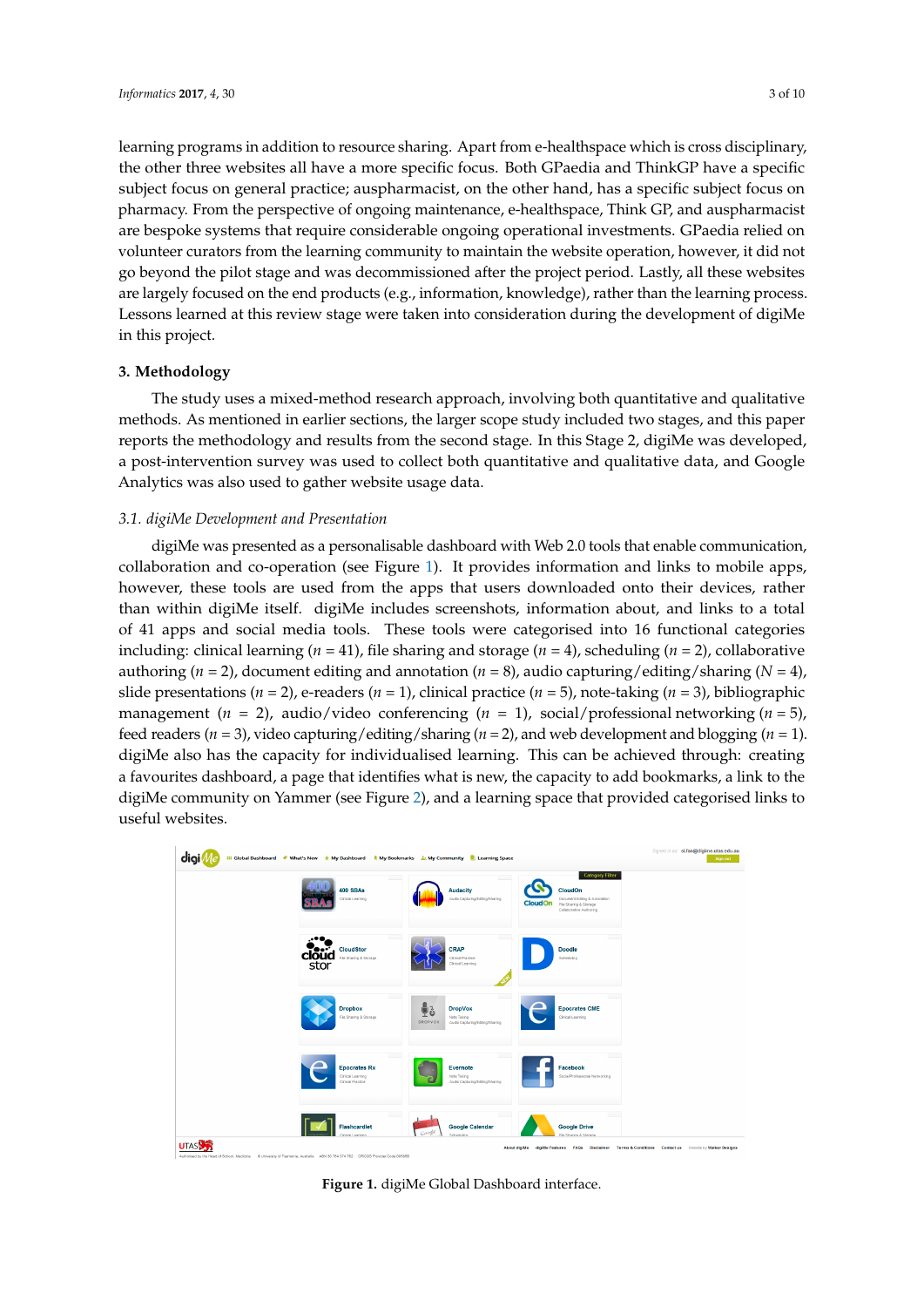<span id="page-3-0"></span>

| yammer <sup>®</sup> | Search for people, groups and conversations | Q<br><b>tl</b> Add<br>People<br><b>Files</b><br><b>Groups</b><br>Go to your network » | Apps |  |
|---------------------|---------------------------------------------|---------------------------------------------------------------------------------------|------|--|
|                     |                                             | Add colleagues and start collaborating                                                |      |  |
|                     | @digime.utas.edu.au                         |                                                                                       |      |  |
|                     | @digime.utas.edu.au                         | Be more effective by sharing<br>Yammer with people you work with                      |      |  |
|                     | @digime.utas.edu.au<br>@digime.utas.edu.au  |                                                                                       |      |  |
|                     | @digime.utas.edu.au                         | Stay up to date on projects                                                           |      |  |
|                     | @digime.utas.edu.au                         | Share best practices, ideas, and useful documents                                     |      |  |
|                     |                                             | Help build a knowledge base for your entire company                                   |      |  |
|                     | Add                                         |                                                                                       |      |  |

**Figure 2.** digiMe 'My Community' page. **Figure 2.** digiMe 'My Community' page.

# *3.2. Post-Intervention Survey: Development, Validation, and Analysis 3.2. Post-Intervention Survey: Development, Validation, and Analysis*

The post-intervention survey was developed into three sections. Section A has five questions in The post-intervention survey was developed into three sections. Section A has five questions in relation to participants' demographic information. Section B included 24 questions, asking about the relations technologies (e.g., browsers and apps) within digiMe used by the participants. This section has a few summative-scale items, but most of the questions in this section were designed with a Likert-scale summative-scale items, but most of the questions in this section were designed with a Likert-scale format, using the standard five-point Likert-scale: Strongly agree to Strongly disagree [\[16\]](#page-9-3). Section C format, using the standard five-point Likert-scale: Strongly agree to Strongly disagree [16]. Section C has three open-ended questions, which asked: (1) ways in which the introduction of digiMe has contributed to the participants' learning or teaching; (2) ways in which the introduction of digiMe has improved their clinical and professional practice; and (3) other comments in relation to the introduction  $\int d\theta$  is the comments in relation to the property in relation to the  $\int d\theta$  of  $d\theta$  other comments in relation to the system of  $\int d\theta$  or the system of  $\int d\theta$  or the system of  $\int d\theta$  or the system of  $\int d\theta$  or the technologies (e.g., browsers and apps) within digiMe used by the participants. This section has a few of digiMe.

The draft survey was tested and validated through a pilot study, which involved a group of medical students, teaching staff and experienced researchers. In particular, the content validity and the time commitment in completing the survey was examined and discussed with each of these participants. Rather than collecting their responses to the survey questions, instead, the focus was to ask for their feedback on the clarity of the question items, and the appropriateness of the length of the survey. Revisions were made in light of their suggestions for improvement.

The statistical data collected through the first two sections of the post-intervention survey were analysed using SPSS as a tool. Both Section A and Section B were analysed using descriptive analysis methods, including frequencies, and mean and median values. For the Section B items, the Kruskal–Wallis test and Mann–Whitney U test were also used to examine whether statistically significant differences existed between the different participant groups [\[17\]](#page-9-4). For the textual data collected through Section C of the survey, a constructivist grounded theory approach was used to<br>in the textual data collected through Section C of the survey, a constructivist grounded theory approach was used to identify patterns in the answers to these questions [\[18\]](#page-9-5). Themes were generated by pulling out the<br>frequently emerged words and phrases patterns in the answers to the answers were generated by pulling out the frequency of  $\mathcal{L}$ frequently emerged words and phrases.

# 3.3. Data Collection: Post-Intervention Survey and Google Analytics

*3.3. Battering Staff at one of the clinical schools at the School of Medicine of one Australian university, and some* local general practitioners and clinicians at a local hospital. There were a total of 129 registered digiMe users. All these users were invited to participate in the post-intervention survey, through Access to digiMe required registration, and digiMe was only introduced to students and teaching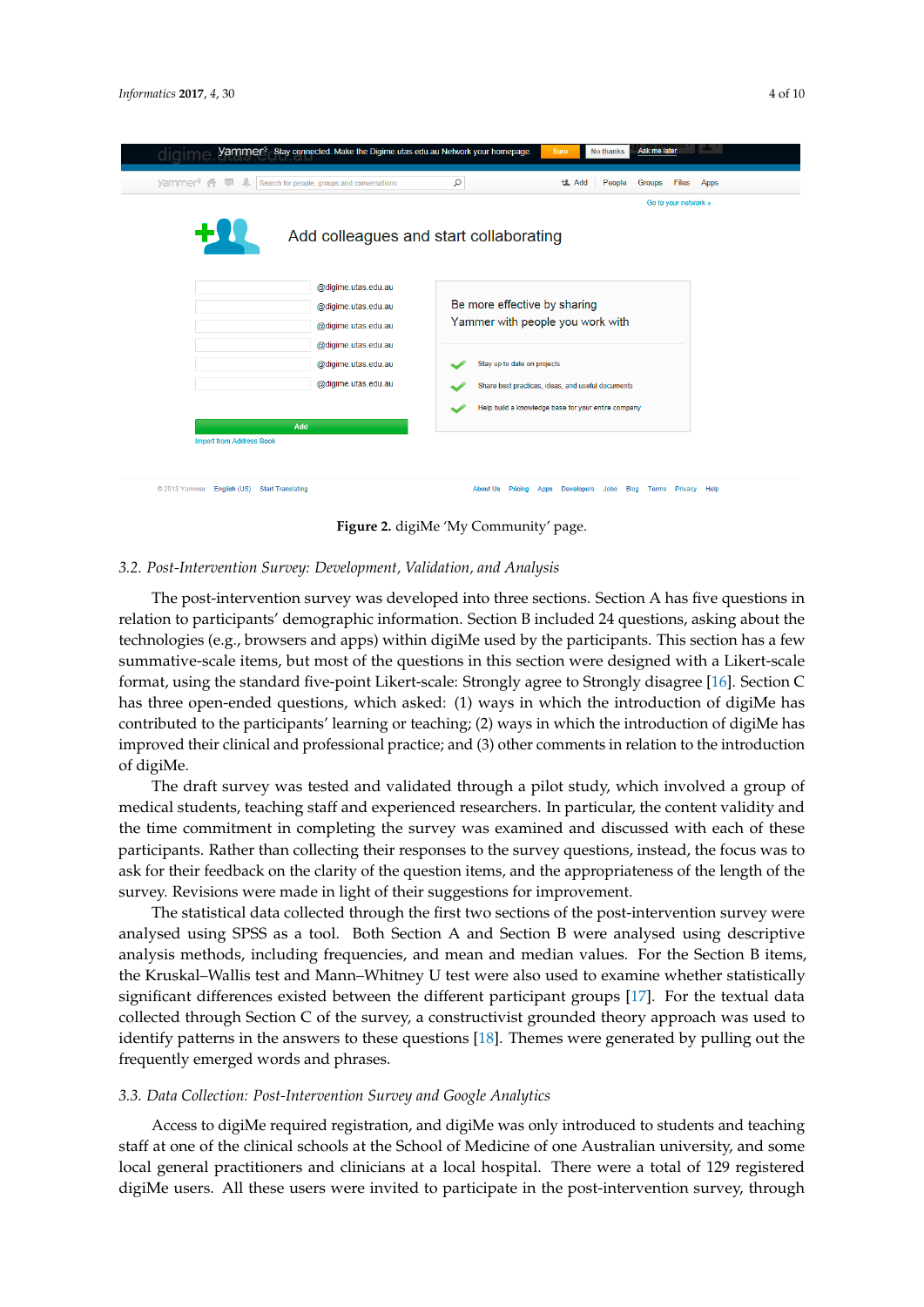a link to the online survey advertised on the digiMe homepage. Sixty-four of the registered users completed this post-intervention survey. The respondents consisted in the main of medical students 90.6% (*n* = 58), with clinical teachers at 6.3% (*n* = 4) and administrative staff at 1.6% (*n* = 1). This role distribution reflects the population in the chosen medical education context, although clinical teachers and administrative staff presented only a small proportion in the survey sample. The analysis did not see statistically significant difference between the views of the different role groups. Therefore, the survey results in this paper considered the three role groups as a whole, rather than presenting analysis on any role group in particular. Over 89% of respondents fell in the 20–29 age group, with 11% of them in the age group of 30 and over, this reflects the fact that the majority of them were medical students in the undergraduate degree.

In addition to the post-intervention survey, a report was generated from Google Analytics, which is a freemium analytics service launched by Google that tracks and reports website usage data [\[19\]](#page-9-6). The data generated included the count of visits to the website, types of devices used to access the website, and statistics on the use of apps associated with digiMe. These usage data are reported in the 'Findings' section below, along with the results from the post-intervention survey.

### **4. Findings**

These findings include two major components. One of these parts presents the findings of the post-intervention survey, with the other part discussing the usage statistics recorded through Google Analytics.

#### *Findings from Post-Intervention Survey*

Section A of the post-intervention survey asks about the participants' demographic information. Within the 64 survey respondents, nearly  $95\%$  ( $n = 60$ ) of these participants had smartphones, predominantly iPhones ( $n = 40$ ), and nearly  $40\%$  ( $n = 25$ ) additionally used computing tablets to assist them with their learning, teaching, or professional practice. Nearly half  $(n = 30)$  of these participants agreed or strongly agreed that they would like access to a recommended collection of apps that have been curated by suitably qualified persons. However, their interest in digiMe, which aimed to do this, was not of a commensurate level. That is, introduction to digiMe raised awareness of web and mobile apps for learning, teaching, clinical, or professional practice for only 17% (*n* = 11) of the participants, and approximately more than half of them (*n* = 38) declared that digiMe did not raise their confidence in using similar tools. The current use of digiMe's social and professional networking tool: Yammer, was lower than expected (11%, *n* = 7); however, its perceived potential to be useful professionally by the medical education community was greater (30%, *n* = 19).

Section B of the survey examined the types of web or mobile apps the participants would like to be recommended to. The Web 2.0 tools linked to digiMe were categorised into 16 types according to their purposes. Within these 16 types, the participants held a more positive view on eight of them (see Table [1\)](#page-5-0). In particular, these participants were mostly interested in being introduced to those tools which would facilitate clinical learning (mean = 4.00), clinical practice (mean = 4.00), and note taking (mean = 4.00). Their views on the tools for document editing or annotating (mean = 3.50), slide presentations (mean = 3.00), scheduling (Mean = 3.00), file sharing or storing (mean = 3.00) or social/professional networking (mean = 3.00) were also more positive compared to the other tools listed. On the other hand, the remaining types of tools only received a relatively low interest from the participants: web development or blogging, collaborative authoring, e-Reading and feeds, bibliographic management, audio/video conferencing, audio capture/editing/sharing, and video capture/editing/sharing. This is demonstrated through the mean values of these items being lower than 3.00.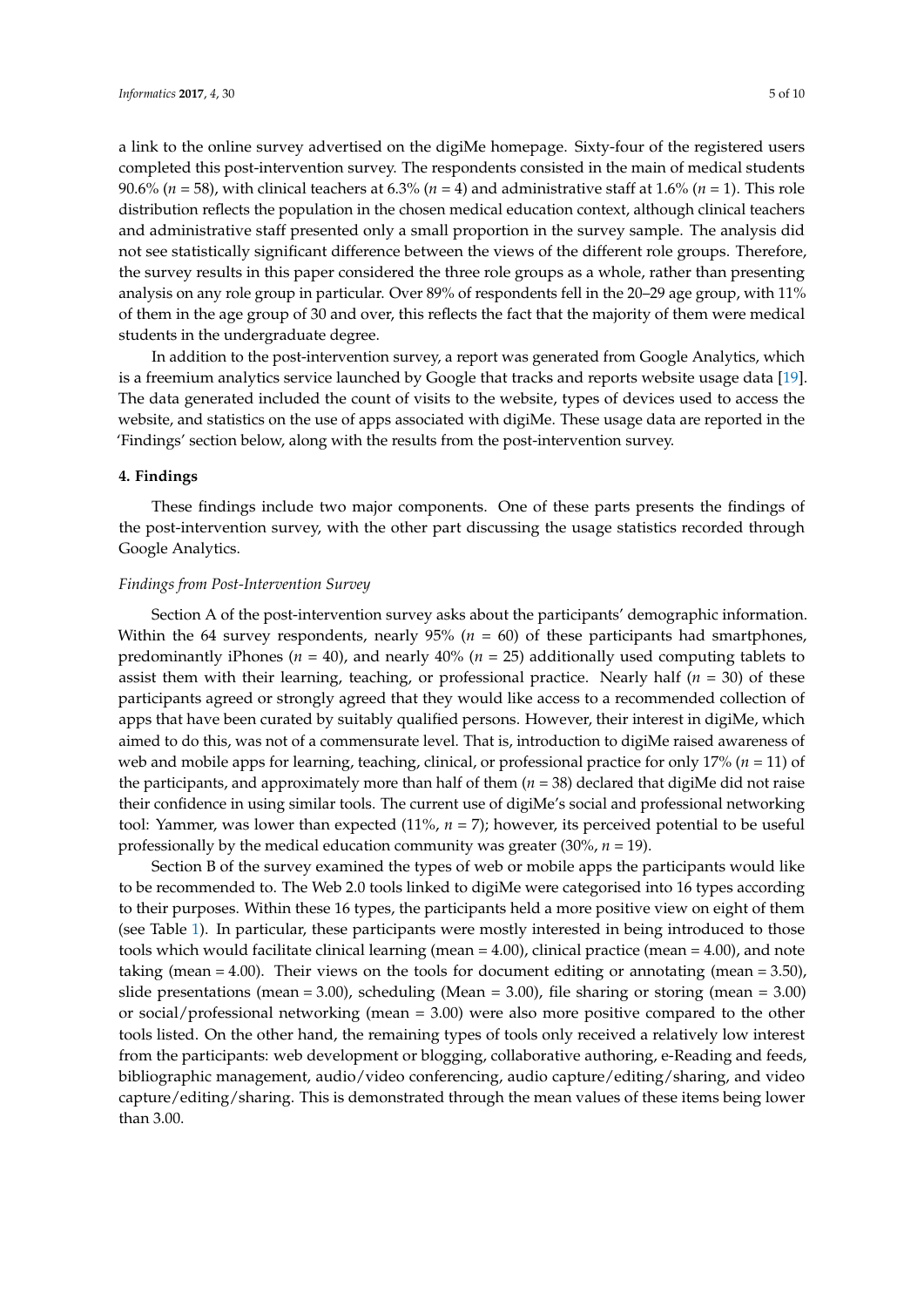<span id="page-5-0"></span>

| Purpose of Web or Mobile Apps  | Number of Participants Selecting Strongly Agree or Agree | Mean * |
|--------------------------------|----------------------------------------------------------|--------|
| Clinical learning              | $64\%$ , $n = 41$                                        | 4.00   |
| Clinical practice              | $58\%$ , $n = 37$                                        | 4.00   |
| Note taking                    | $47\%$ , $n = 30$                                        | 4.00   |
| Document editing or annotating | $37\%$ , $n = 24$                                        | 3.50   |
| Slide presentations            | $34\%$ , $n = 22$                                        | 3.00   |
| Scheduling                     | $34\%$ , $n = 22$                                        | 3.00   |
| File sharing or storing        | $33\%$ , $n = 21$                                        | 3.00   |
| Social/professional networking | $30\%$ , $n = 19$                                        | 3.00   |

**Table 1.** Types of tools perceived more positively by the participants.

\* Items were rated on a five-point Likert-scale: Strongly agree = 5; Agree = 4, Neutral = 3, Disagree = 2, Strongly disagree = 1.

Section C of the survey included three open-ended questions. The answers to these questions revealed that many did not use digiMe beyond initial introduction to it. One of the reasons for this is the perceived difficulties associated with the registration process and many forgot their login details and there needed to be a clearer and easier way to reset their password. With regards to digiMe's professional/social networking, its Yammer community, a few students declared that it had nothing to offer that Facebook did not and that once they had reached their clinical years (Year 4 and Year 5), they were well established in Facebook communities, so introduction to such a tool would have to happen in their earliest student years to be potentially useful. This said, however, there was still a clear preference for Facebook due to its ubiquity and ease of use. It is interesting to note that, this self-reflection of Yammer usage, for some reason, contradicts with the actual digiMe usage data generated by Google Analytics, which reported that Yammer was amongst the most popularly used apps in digiMe (see Table [2\)](#page-6-0).

There were differences between the Year 4 and Year 5 undergraduate medical student cohorts with Year 4s generally being more positive about their experiences with digiMe. Given that the Year 5 students were more established in their Facebook communities, digiMe was regarded by some of them  $(n = 13)$  as a waste of time, irritating or of no benefit. On the other hand, the Year 4 cohort showed a stronger belief that the digiMe Yammer community had a potential to be useful in their future learning and clinical practice. At the same time, the Year 4 users demonstrated a stronger awareness of the web and mobile apps useful for learning, teaching, clinical or professional practice, and a stronger desire for access to a recommended collection of apps in the future (particularly those for clinical learning and clinical practice).

### **5. digiMe Usage Recorded through Google Analytics**

The report obtained through Google Analytics provides statistics on the general usage of the digiMe website during the project period. It revealed that there were a total of 129 registered digiMe users, of whom 35 added at least one app as a favourite and 4 users set book marks. Most users accessed digiMe using a desktop computer (88.43%). There were a large number of users who have visited the site only once ( $n = 425$ ) or twice ( $n = 133$ ). Given that there are only 129 registered users, these are most likely to be anonymous users who have visited public pages without signing in. Further investigation would need to be conducted to determine the reasons why this many visitors did not sign up. There were, however, significant numbers of users visiting more often. The number of visits per computing device revealed that 120 devices returned 9–14 times, 125 devices returned 15–25 times, 55 devices returned 26–50 times, and 14 devices returned 51–100 times. An average of four pages were viewed each visit per computing device (see Table [3\)](#page-6-1).

Since these visitation numbers are considerably greater than the number of total website visits (*N* = 1115), it is likely that Google Analytics has had problems tracking individual users over the full time period. For instance, activities such as clearing browser cookies will hinder this tracking. While this is the case, the numbers can still be used as a rough guide as to how frequently visitors used digiMe.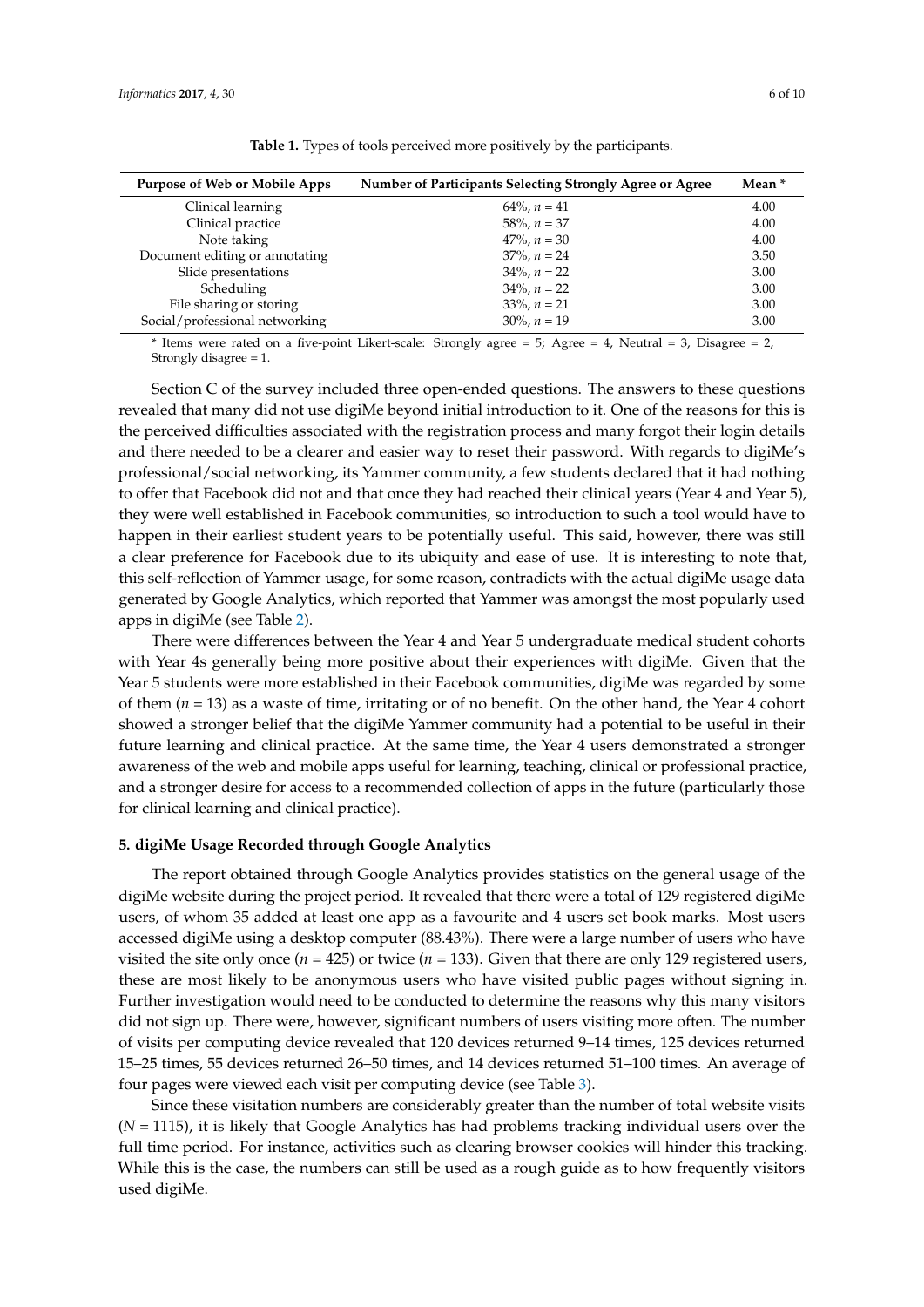<span id="page-6-0"></span>

| Page<br>Views | <b>Unique Page</b><br>Views | Average Time on<br>Page | <b>Entrances</b> | <b>Bounce Rate</b><br>(%) | Exit $(\%)$ |
|---------------|-----------------------------|-------------------------|------------------|---------------------------|-------------|
| 165           | 99                          | 0:02:43                 | 4                | 100                       | 24.85       |
| 104           | 35                          | 0:01:47                 | 11               | 9.09                      | 16.35       |
| 95            | 42                          | 0:02:21                 | 4                | 50                        | 11.58       |
| 86            | 58                          | 0:01:53                 | ∍                | 0                         | 10.47       |
| 62            | 37                          | 0:02:45                 |                  |                           | 12.90       |
| 62            | 50                          | 0:00:56                 | $\theta$         |                           | 6.45        |
| 61            | 50                          | 0:01:18                 | $\theta$         | $\Omega$                  | 3.28        |
| 55            | 42                          | 0:03:40                 | 11               | 81.82                     | 45.45       |
| 49            | 41                          | 0:01:49                 | 3                | 66.67                     | 12.24       |
| 42            | 31                          | 0:03:10                 | $\theta$         | 0                         | 19.05       |
|               |                             |                         |                  |                           |             |

**Table 2.** Top 10 popularly used digiMe apps identified by Google Analytics.

<span id="page-6-1"></span>Note: Bounce is when a visitor enters the site on this page, and leaves without visiting another page. A bounce rate of 50% is considered normal for websites.

| <b>Count of Visits</b> | Visits | Pageviews |
|------------------------|--------|-----------|
| $9 - 14$               | 120    | 415       |
| $15 - 25$              | 125    | 499       |
| $26 - 50$              | 55     | 228       |
| $51 - 100$             | 14     | 214       |
|                        |        |           |

**Table 3.** Count of visits to the website.

Note: 1–8 visits have not been recorded here due to lack of significance. The 'Visits' column represents different computing devices.

Regarding the type of devices used by digiMe users, tablet  $(5.38\%, n = 60)$  and mobile  $(6.19\%, n = 69)$ visits represent a relatively small proportion of the overall site traffic. This figure is smaller than that was anticipated by the research team at an earlier stage of the research [\[3\]](#page-8-2). The majority of the visits were from desktop computers (88.43%, *n* = 986). Regarding the operating systems used, the most popular systems were Windows with 701 visits and Macintosh (OS X) with 283 visits. The other operating systems used included iOS with 88 visits, Android with 38 visits, BlackBerry with 3 visits, and Linux with 2 visits. Also, it is worth noting that contrary to normal usage trends, the most popular web browser used was Safari (318 visits), followed by Internet Explorer (296 visits), Chrome (242 visits), Firefox (214 visits), Android Browser (34 visits), IE with Chrome Frame (8 visits), and BlackBerry (3 visits). The reason behind this browser choice would need to be further investigated, along with further testing of digiMe operation in Safari running on both Windows and Macintosh (OS X).

The most popularly used apps were Yammer, with 165 page views and 99 unique page views; Facebook with 104 page views and 35 unique page views; and Dropbox with 95 page views and 42 unique page views. A page view indicates when a visitor views a page regardless of whether they have viewed it previously, and a unique page view only counts one view per visitor when a visitor views a page. The usage of the top 10 popularly used apps are shown in Table [2.](#page-6-0) The 10 least popular apps, on the other hand, included: Google Plus (six page views), Kindle Reader (six page views), MedCalc (six page views), Research Gate (six page views), Twitter (six page views), Indigenous Health (four page views), Epocrates (three page views), Face time (three page views), YouTube (three page views), and Prezi (one page view).

#### **6. Discussion**

In this "connected age" [\[20\]](#page-9-7), technologies that enable connectivity have demonstrated their potential to benefit education at different levels and in different areas. In light of the connectivism theory [\[6\]](#page-8-5), digiMe was developed with an aim to promote collaborative and peer supported learning. Connectivity to peers was valued by digiMe users. While this reflection is not significant in the participants' self-reported usage of the digiMe community social/professional networking tool, Yammer, it is evident in the Google Analytics reported digiMe app usage, which indicates that Yammer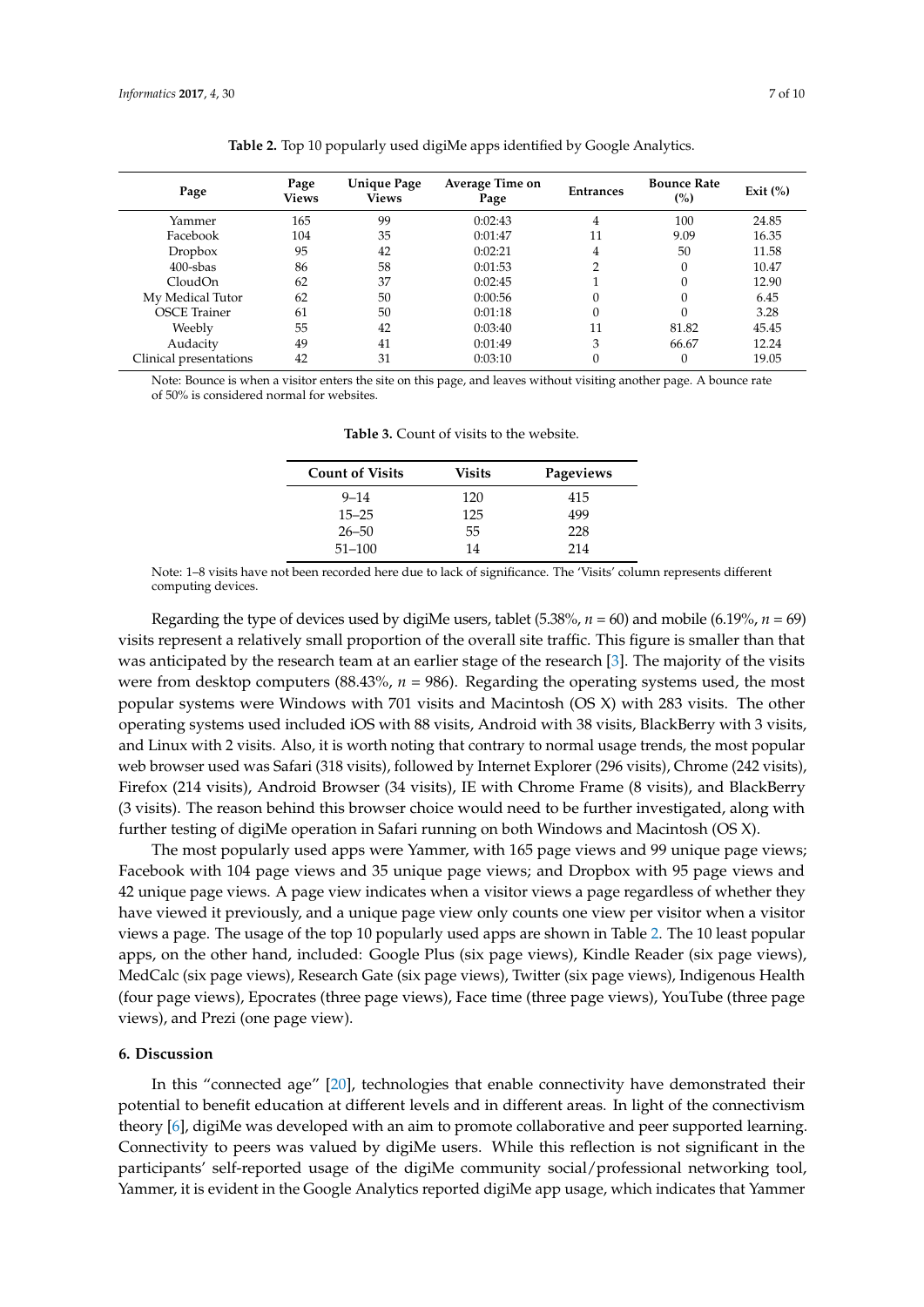was amongst the more popularly used apps. It can be said that this project to some extend helped enhance an awareness of the potential of digiMe, as an example of Web 2.0 supported websites, in building connective and collaborative learning and practice. At the same time, the value of connectivity was evident in the participants' comments which referred to connection to peers via Facebook since early years in their course. This is also demonstrated with 40% (*n* = 26) of the participants using social networking tools, like Facebook, six or more times per week. This active and spontaneous adoption is also observed in other studies [\[21](#page-9-8)[,22\]](#page-9-9).

In light of the domestication theory [\[7](#page-8-6)[,11\]](#page-8-10), digiMe was introduced to and evaluated by the medical students and health professionals in this study. At the pre-intervention phase, potential users' input was sought and used to direct the selection of Web 2.0 tools/apps and the design of digiMe [\[3\]](#page-8-2). At the development and post-intervention phase, as being reported in this paper, the participants were offered the opportunity to use the website and its associated Web 2.0 tools/apps for a period of time. The study is shaped by the domestication theory in that, it gave emphasis to the role of users, allowed them the opportunity to use and adapt to the tools, and sought their feedback to support future website development [\[11\]](#page-8-10). For instance, with consideration of the participants' feedback in the earlier phase, digiMe was developed to be compatible with different mobile devices and for different web browsers. This capacity was valued by the participants in this later phase of the study. In addition to providing a platform for interactions and information exchange, as what has been provided by existing websites [\[2,](#page-8-1)[14\]](#page-9-1), digiMe was designed with the focus on both connective and individualised learning. That is, it offers the capacity to allow users to select a range of Web 2.0 tools that they believe to be the most useful in supporting their learning and professional practice.

Whether the context is clinical practice or medical learning and teaching, successful adoption of new technologies is dependent upon a multitude of factors ranging from executive vision and support, willingness and capacity of expected participants, technological constraints, fitness for purpose and context, appropriate integration into workflow, learning or practice, and finally training and support. From a teaching perspective, learning design incorporating apps and Web 2.0 technologies including social media, can be considered where the "technologies support the content, pedagogical, modality ... and synchronicity requirements of the learning tasks." [\[8\]](#page-8-7) (p. 177). From a learners' perspective, this study recognises the importance of the users' needs, willingness, capacity and preferences [\[3,](#page-8-2)[23\]](#page-9-10). A careful consideration and user analysis is crucial for successful implementation of any Web 2.0 technologies. As demonstrated in this study, the design of digiMe reflects the desire of potential users in using mobile devices, as found in the needs analysis at the earlier stage of the research [\[3\]](#page-8-2). However, as it was demonstrated through the Google Analytics report, the majority of the medical students and teaching staff used digiMe through desktop computers, despite of their earlier expressed desire to adopt mobile devices. In a way, this Stage 2 of the research further proved the mismatch between users' desires and their actual practice, as what was claimed in the earlier publication [\[3\]](#page-8-2).

Also, the medical students' year group appeared to be an influential factor for the implementation and adoption of digiMe. Stage 1 of the project saw a need from the potential users in adopting such a tool to support peer learning [\[3\]](#page-8-2), and digiMe was then built in Stage 2 to respond to this need. The post-intervention survey, however, revealed that students in later year groups have already developed mature communication channels through other means, for instance, Facebook. Therefore, in addition to recognising the needs, the time of implementation for such tools would also need to be taken into consideration [\[24\]](#page-9-11). digiMe would have gained more active adoptions if it were introduced to medical students in their earlier study years. Lastly, in the implementation process, support from lecturers and institutions is paramount, and approaches will need rethinking to help learners "navigate this complex and interconnected landscape" [\[1\]](#page-8-0) (p. 2).

## **7. Conclusions**

Connected learning is in its infancy. It is, however, demonstrating an enhanced capacity to support medical education, due to the easier access to Web 2.0 tools which are freely available. This, in turn, can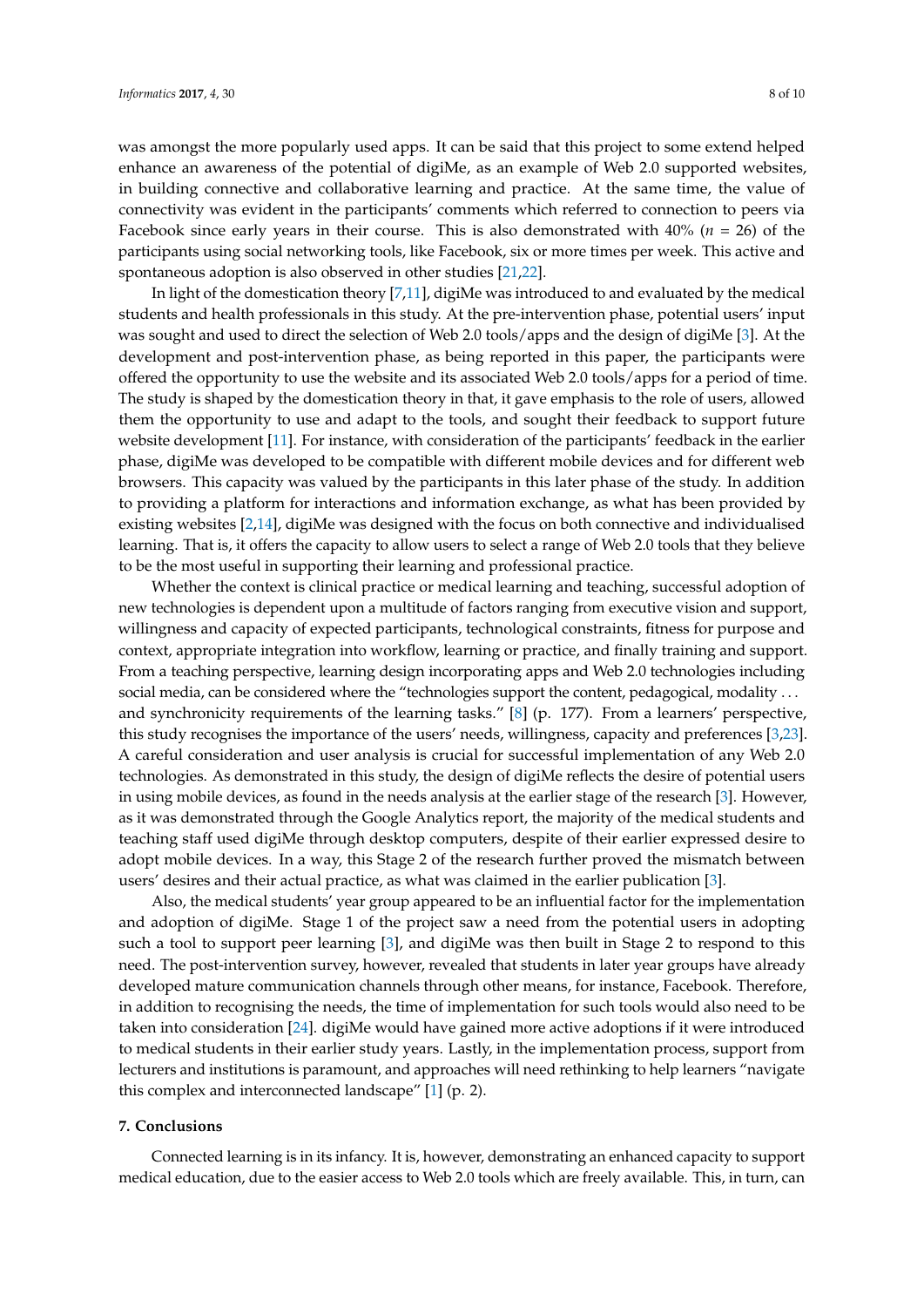facilitate a more individual and learner centric approach where learners create their own learning path. With an awareness of this capacity, this project developed, trialed and evaluated a Web 2.0 supported website: digiMe, with undergraduate medical students and health professionals as the target audience. This paper reported the structure of the website, the functionalities it offers, as well as the apps that are associated with the website. It also provided reports on the findings from the post-intervention survey and website usage data generated by Google Analytics. The results of the study reflects that digiMe is still a website in development, and to obtain more active adoption it would need to be introduced to the potential user group earlier in their study. At the same time, the characteristics of the target users and the environments within which they work are all factors that need to be considered. The participants' evaluation on digiMe, along with the statistical data collected on the website usage, provide useful insights for further development of digiMe or other Web 2.0 supported websites with an aim to support connected learning.

**Acknowledgments:** The project was funded by the Health Workforce Australia (HWA). Ethics approval was obtained from the Tasmanian Social Sciences Human Research Ethics Committee (Reference Number H0012730).

**Author Contributions:** All authors contributed to the conduct and design of the research. Si Fan drafted the manuscript, Jan Radford and Debbie Fabian wrote part of the manuscript and contributed to the revision and editing of the manuscript.

**Conflicts of Interest:** The authors declare no conflicts of interest.

#### **References**

- <span id="page-8-0"></span>1. Educause Learning Initiative. Connected Learning 7 Things You Should Know about . . . . Available online: [https://library.educause.edu/resources/2013/5/7-things-you-should-know-about-connected](https://library.educause.edu/resources/2013/5/7-things-you-should-know-about-connected-learning)[learning](https://library.educause.edu/resources/2013/5/7-things-you-should-know-about-connected-learning) (accessed on 17 August 2017).
- <span id="page-8-1"></span>2. ThinkGP. News and Education for Health Professionals. Available online: <http://thinkgp.com.au/> (accessed on 17 August 2017).
- <span id="page-8-2"></span>3. Fan, S.; Radford, J.; Fabian, D. A Mixed-Method Research to Investigate the Adoption of Mobile Devices and Web 2.0 Technologies among Medical Students and Educators. *BMC Med. Inform. Decis. Mak.* **2016**, *16*, 43. [\[CrossRef\]](http://dx.doi.org/10.1186/s12911-016-0283-6) [\[PubMed\]](http://www.ncbi.nlm.nih.gov/pubmed/27094813)
- <span id="page-8-3"></span>4. Cheston, C.C.; Flickinger, T.; Chisolm, M.S. Social Media Use In Medical Education: A Systematic Review. *Acad. Med.* **2013**, *88*, 893–901. [\[CrossRef\]](http://dx.doi.org/10.1097/ACM.0b013e31828ffc23) [\[PubMed\]](http://www.ncbi.nlm.nih.gov/pubmed/23619071)
- <span id="page-8-4"></span>5. Le, Q.; Fan, S. Computer-Supported Learning in the Context of Health Education. In Proceedings of the Third International Conference on Innovations in Learning for the Future 2010: E-Learning, Istanbul, Turkey, 2010; pp. 330–339.
- <span id="page-8-5"></span>6. Siemens, G. Connectivism: A Learning Theory for the Digital Age. Available online: [http://er.dut.ac.za/](http://er.dut.ac.za/handle/123456789/69) [handle/123456789/69](http://er.dut.ac.za/handle/123456789/69) (accessed on 17 August 2017).
- <span id="page-8-6"></span>7. Silverstone, R.; Haddon, L. Design and the Domestication of Information and Communication Technologies: Technical Change and Everyday Life. In *Communication by Design: The Politics of Information and Communication Technologies*; Mansell, R., Silverstone, R., Eds.; Oxford University Press: Oxford, UK, 1996; pp. 44–74. ISBN 978-0-19828-9418.
- <span id="page-8-7"></span>8. Bower, M.; Hedberga, J.G.; Kuswaraa, A. A Framework for Web 2.0 Learning Design. *Educ. Media Int.* **2010**, *47*, 177–198. [\[CrossRef\]](http://dx.doi.org/10.1080/09523987.2010.518811)
- <span id="page-8-8"></span>9. van Harmelen, M. Personal Learning Environments Make a Step Forward. Available online: [http://fm.](http://fm.schmoller.net/2006/07/personal_learni.html) [schmoller.net/2006/07/personal\\_learni.html](http://fm.schmoller.net/2006/07/personal_learni.html) (accessed on 17 August 2017).
- <span id="page-8-9"></span>10. Stephenson, K. What Knowledge Tears Apart, Networks Make Whole. Available online: [http://www.](http://www.netform.com/html/icf.pdf) [netform.com/html/icf.pdf](http://www.netform.com/html/icf.pdf) (accessed on 17 August 2017).
- <span id="page-8-10"></span>11. Hynes, D.; Richardson, H. What Use is Domestication Theory to Information Systems Research? In *Handbook of Research on Contemporary Theoretical Models in Information Systems*; Dwivedi, Y.K., Lal, B., Williams, M.D., Schneberger, Y.K., Wade, M., Eds.; IGI Global: Hershey, PA, USA, 2009; pp. 482–494. ISBN 987-1-60566-659-4.
- <span id="page-8-11"></span>12. Fan, S.; Radford, J. GPaedia: A Web 2.0 Technology Enhanced Digital Habitat to Support The General Practice Learning Community. *Focus Health Prof. Educ.* **2015**, *16*, 3–15. [\[CrossRef\]](http://dx.doi.org/10.11157/fohpe.v16i3.85)